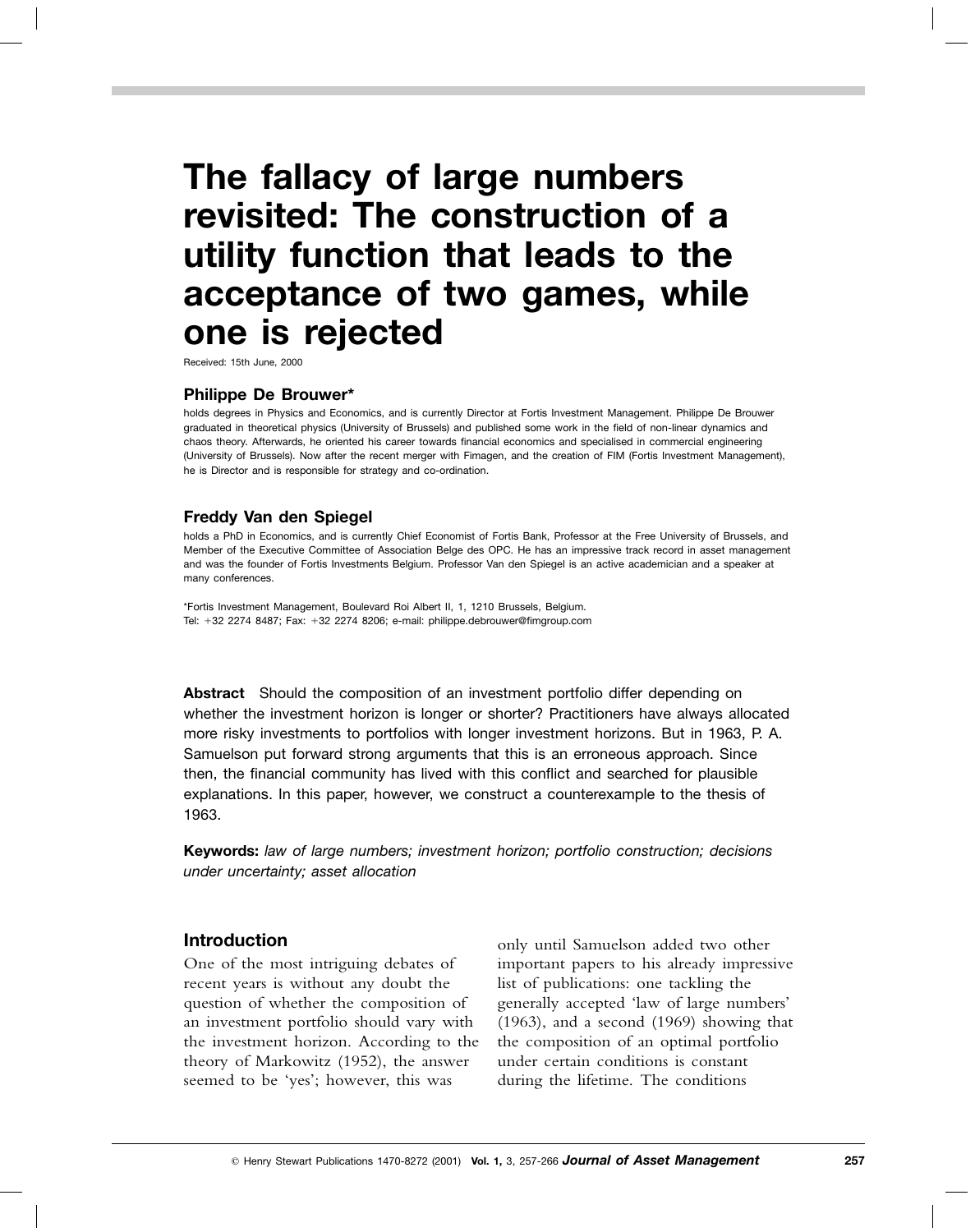necessary for this result are thoroughly studied, for example by Samuelson himself (1994), or Fisher and Statman (1999). In our opinion, these conditions do not seem to be the generic case, and therefore their importance is rather academic.

The thesis of the first article (Samuelson, 1963), however, remained unchanged: 'a person whose utility schedule prevents him from ever taking a specific favourable bet when offered only once can never rationally take a large sequence of such fair bets, if expected utility is maximised'. This is of utmost importance, since it is a major argument in this discussion. If 'the law of large numbers' is a fallacy, as published by Samuelson in 1963, then there is no additional security in large numbers. Therefore, longer horizons (adding large sequences or returns) will not add any security either, and the composition of a financial portfolio should not depend on the investment horizon of the holder.

In this paper, we briefly outline the discussion from Samuelson's (1963) paper. We then construct a utility function, which shows that when challenging a person to the very same game proposed by Samuelson, the person will not accept one game but will accept two or more. Further, we explore the relationship with real investments, and finally we formulate some guidelines for financial advisors.

#### **The game**

The idea is as follows: 'Would you accept a bet on tossing a coin? You get \$200 if your guess is right, you pay \$100 if you lose.' In his famous article, Samuelson (1963) describes how he proposed this bet to a colleague, $\frac{1}{1}$  who declined, since the loss of \$100 would harm him more than \$200 could bring benefit. The friend adds that he would accept a large series of such games: 'I'll

take you on if you promise to let me make 100 such bets.'

Samuelson then proves that 'unfairness can only breed unfairness' and therefore 100 bets cannot be a favourable gamble if one is not'. Later, he states that 'he [SC] should have asked to subdivide the risk and asked for a sequence of 100 bets, each of which was  $100<sup>th</sup>$  as big (or \$1 against \$2)'. This should make us suspicious, considering that 100 bets of \$1 against \$2 are acceptable, and one big game is not acceptable. If this is true, then it should also be possible that the acceptance of 100 big bets differs from one.

The very essence of Samuelson's reasoning is based on the fact that one can subdivide a series of games into constituent games. Therefore, he argues, even if we would accept a first game (knowing that we get a second), then we will decline the last (since this is one game and we do not want one game), therefore the first game needs to be rejected too. This is not true. The outcome of two games does have a different probability density function, and therefore it can lead to different expected utility.

In the following section, we present a utility function that leads to the rejection of one game, but also to the acceptance of two games.

## **A counterexample**

Let us now consider a simple utility function which breaks this theorem. Assume that our Bernoulli<sup>2</sup> utility function is given by

$$
U(W) = \begin{cases} qW & \text{if } W < W_0 \\ W + (q-1)W_0 & \text{if } W \geq W_0 \end{cases}
$$

where *W* stands for the 'wealth',  $W_0$  is a threshold, and *q* is a positive constant larger than one.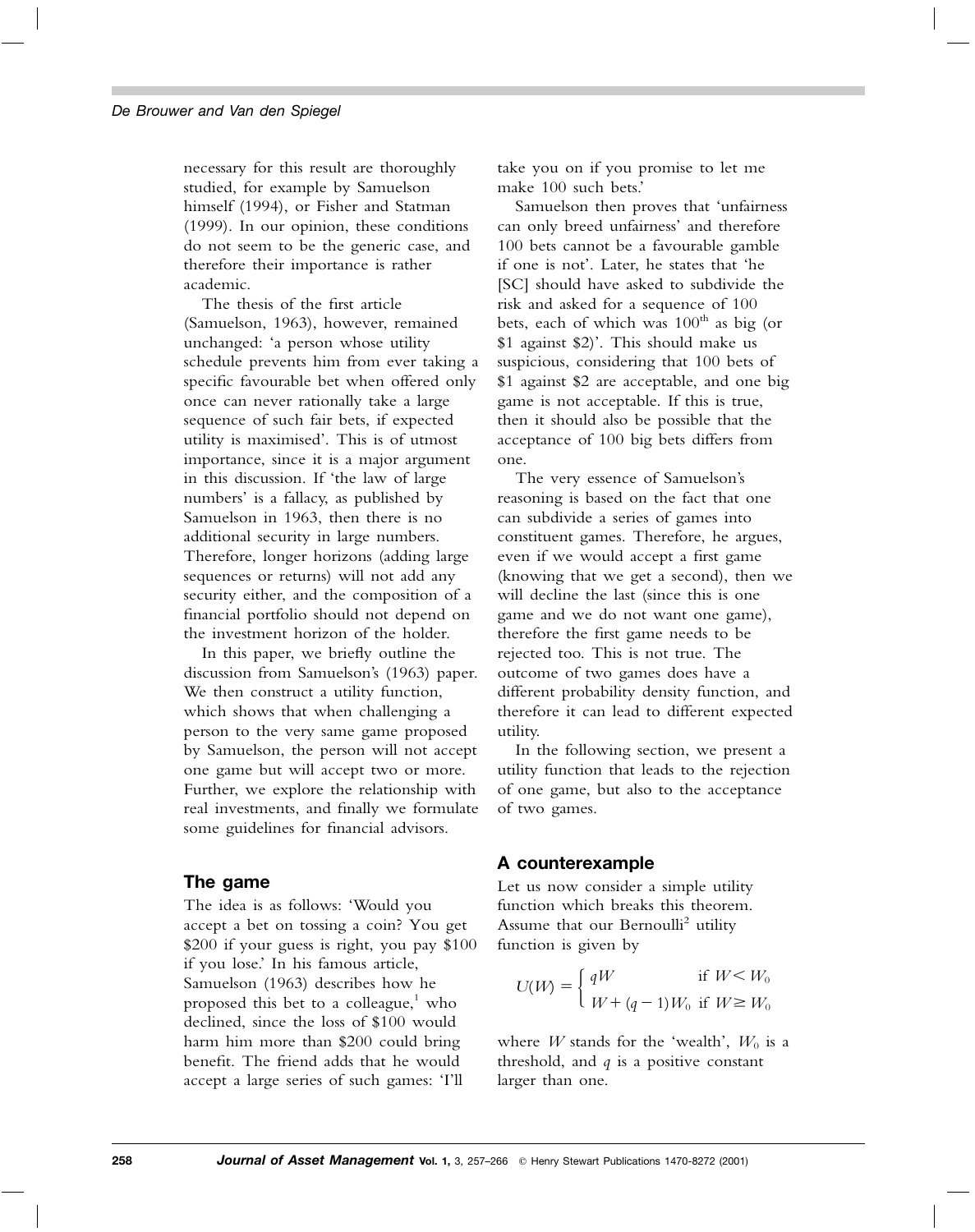

**Figure 1** The Bernoulli utility function. Wealth is shown on the horizontal axis and the vertical axis is a scale for utility

The graph of this utility function is shown in Figure 1. This kind of utility function shows that the investor has an important threshold  $(W_0)$ . This can be considered as a consequence of a certain 'aspiration level' (described in the SP/A theory; see Lopez, 1987), or it can be considered as the effect of the loss aversion of the investor. This closely relates to the prospect theory as formulated by Kahneman and Tversky  $(1979).$ <sup>3</sup> Please note that there is no contradiction between these two formulations.

This corresponds, of course, to the fact that Samuelson's colleague said that the loss of \$100 would hurt more than the benefit of a gain of \$200.

We understand that this utility function does allow for 'a Saint Petersburg paradox'. This means that it can lead in some extreme cases to diverging results. Indeed, one can construct a game with infinite expected utility, but of such a nature that no

person will pay such an amount to participate in that game. This argument has its theoretical importance; however, this function can be considered as an approximation in the vicinity of  $W_0$ . For very large values of *W*, it might be considered as bounded.<sup>4</sup>

Like Benartzi and Thaler (1995), we choose *q* equal to 2.25. The fact that *q* is bigger than unity reflects 'loss aversion': people tend to value losses much more than profits of equal size. Besides, *q* has to be bigger than 2 if we want to use a utility function that explains SC's remark about the fact that a loss of \$100 weights more than a profit of \$200. Using log(*W*), for example, ignores SC's important remark.

The value of  $W_0$  has been chosen to equal \$1,000. We thus obtain the following results for the von Neumann utility  $($  = 'expected utility') for no game, one and two games (as described in the previous section, win is \$200, loss is \$100). We denote  $U_{v,N-M}(f_n)$  as the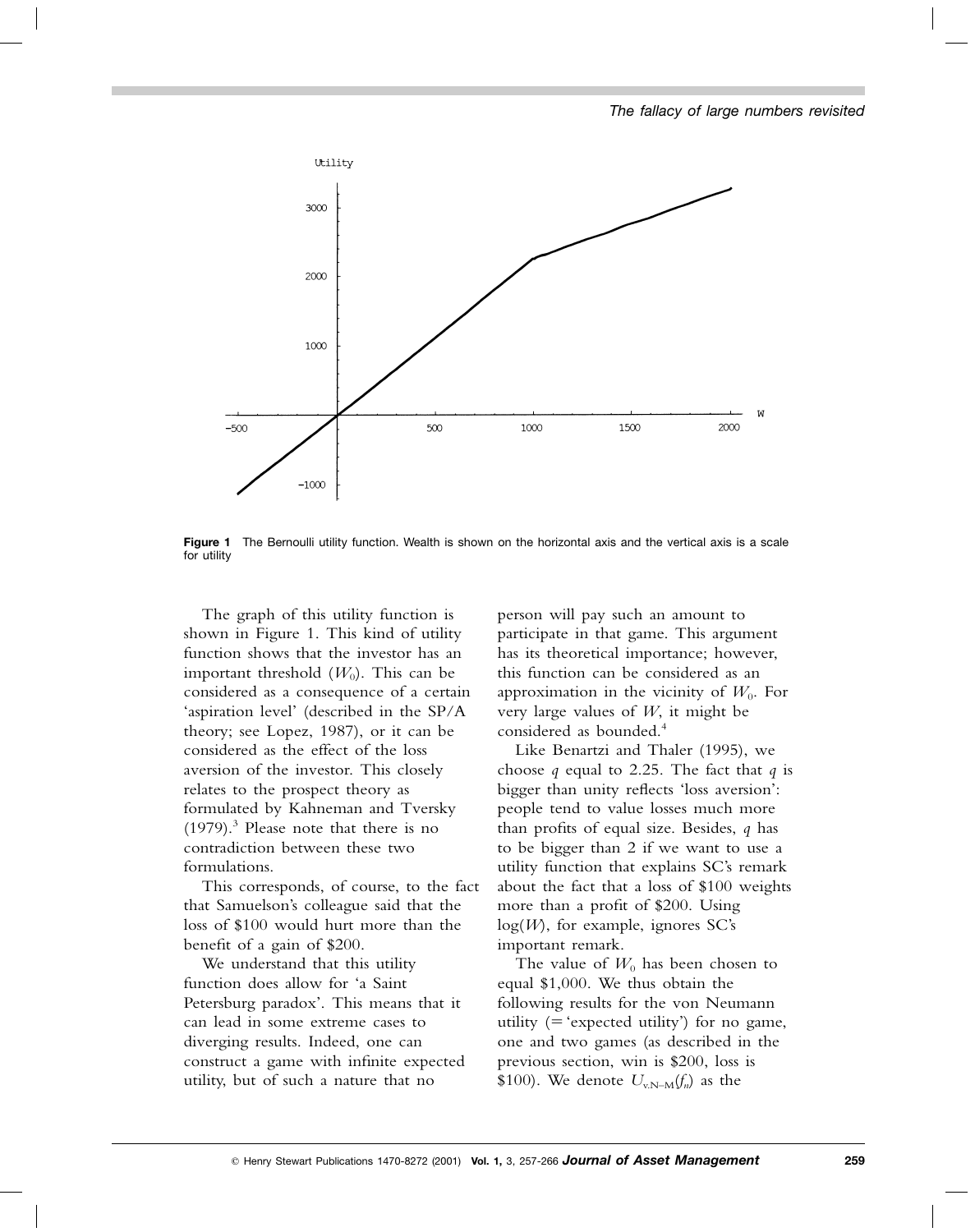

**Figure 2** Two cumulative distribution functions (cdf) for Samuelson's game. The dotted line is one bet, and the solid line is the cdf for the game with six tosses

v.N–M utility for *n* plays.

$$
U_{v.N-M}(f_0) = 2,250.0
$$
  
\n
$$
U_{v.N-M}(f_1) = 50\% (2,025) + 50\% (2,450)
$$
  
\n
$$
= 2,237.5
$$
  
\n
$$
U_{v.N-M}(f_2) = 25\% (1,800) + 50\% (2,350)
$$
  
\n
$$
+ 25\% (2,650) = 2,287.5
$$

It can be seen that the v.N–M utility for one game is lower than the expected utility for no game. Therefore, a person who acts according to the framework of maximising utility will not accept one game.

But, the v.N–M utility for two games is higher than for one game and even higher than the utility of not playing at all. This proves that *a person whose utility schedule prevents him from taking a specific favourable bet when offered only once can rationally take a large sequence of such fair bets, if expected utility is maximised*.

The following section is devoted to financial assets. One can observe the

same shift in statistical distributions of financial assets as in the game, *therefore it is possible that risky investments are not acceptable to somebody's utility schedule on a short-term horizon, but are well suited to investments on longer horizons*.

#### **Long-term investments**

In the previous section, we proved that it is possible within the framework of utility theory to turn down one bet, but accept a series of them. The remaining challenge is to explore the relevance for decisions about financial investments. First, let us consider the cumulative distribution functions (cdf) for Samuelson's game (see Figure 2).

In order to calculate the corresponding cdfs for the investment problem we have to make some assumptions about the underlying distributions. It is accepted now that financial assets do not follow a Gaussian distribution (see, for example,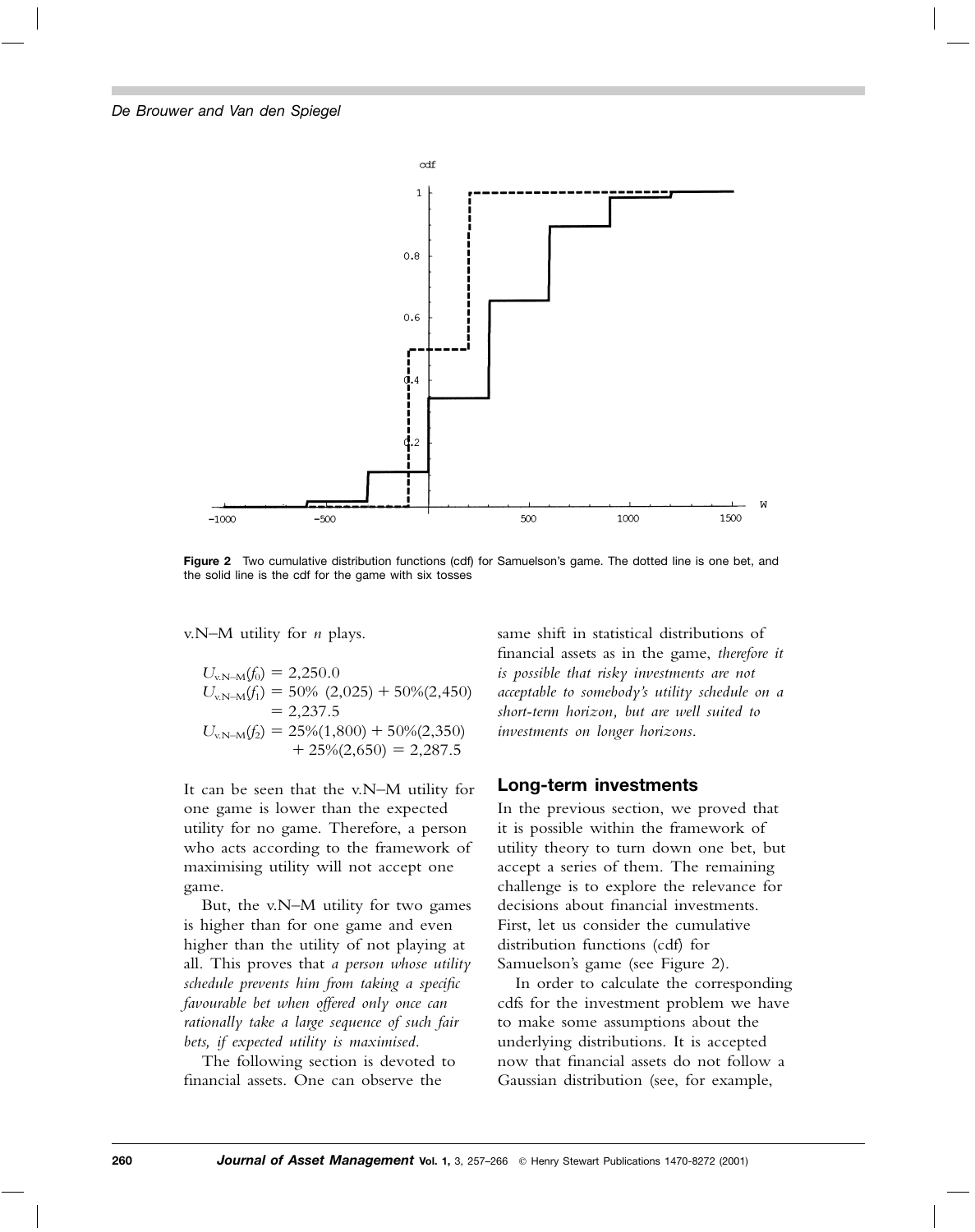

**Figure 3** The cdf for the return (*R*) of a financial investment (under the assumptions described above) for a horizon of 1 year (dotted line) and 6 years (solid line)

Bouchard and Potters (1997), and many more authors). However, we are interested only in qualitative analyses, so we can use the Gaussian distribution as a good approximation. Besides, the utility function itself can be only a reasonable approximation. The exact numeric result is not important, but the stability for different utility and distributions functions counts.

Furthermore, we shall work with the logreturns for reasons of additivity and define them as follows.

$$
R_t = \log\left(\frac{S_t}{S_{t-1}}\right)
$$

where  $S_t$  is the price of the asset at time *t*. This assumption allows us to draw the cdf of financial assets.<sup>5</sup> In Figure 3 we show the cdf of the logreturns on one year (dotted line), and 6 years (solid line). The similarity with the games as described earlier is striking.

Longer horizons display more

diffusion, but the mean moves to the right. We also notice that the longer one holds a stock, the more can be lost, but the probability of having a higher return increases quickly.

All this is very similar to the game that Samuelson described in 1963. Indeed, using the same assumptions and parameters as mentioned before, we can calculate the expected utility of an investment with a horizon of 0 (this is no investment), 1 and 2 years.

$$
U_{v.N-M}(f_0) = 2,250.00
$$
  
\n
$$
U_{v.N-M}(f_1) = 2,244.53
$$
  
\n
$$
U_{v.N-M}(f_2) = 2,307.36
$$

 $(f_n)$  is now the cdf of a financial investment over *n* years.)

Again we notice that playing one game decreases our initial utility, but a set of two plays increases our utility. In this case, however, the result should be read as 'investing for one year in stocks is unacceptable for this individual, but on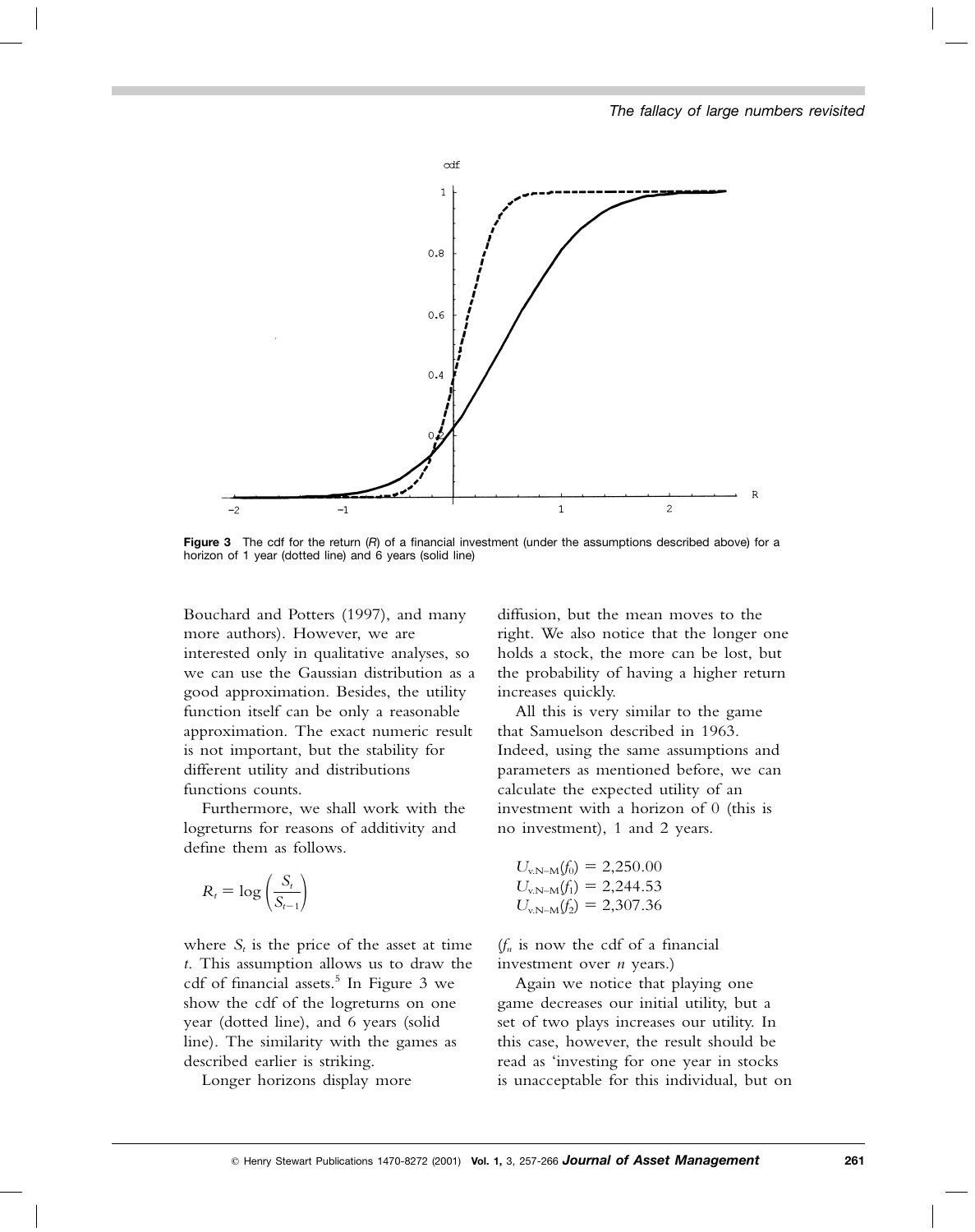a two-year horizon, it becomes acceptable'.

## **Conclusion**

The results obtained in this paper indicate that an individual who seeks to increase his utility might refuse to select some risky assets if the investment horizon is too short. These investments might be well suited for the same individual, if the investment horizon is long enough. This result indicates that there is a relationship between the composition of the best-suited investment portfolio and the investment horizon.

# **Postscript**

This result is reassuring for financial advisors, who allow their advice to be dependent on the investment horizon. Now that the question of whether an investment portfolio should be dependent on the horizon is answered positively, another even weightier question arises: 'How can I find out which portfolio is suited for which investment horizon for this investor?'

We do not pretend to have a complete answer to this difficult question, but hope to be of some help with the following suggestions. The following list is a first attempt to bridge the gap between theory and practice; it is not exhaustive and some suggestions even overlap to some extent. We believe, however, that it is already a good checklist.

#### **Suggestion 0: Have a decision process**

Find out how a portfolio can be constructed; try to cover first the major problem, namely the strategic asset allocation. Brinson *et al*. (1986, 1991) show that 90 per cent of the variability of a fund is due to the asset allocation.

Tactical asset allocation and stock picking are therefore much less important.

#### **Suggestion 1: Try to understand the investment problem**

It is essential to understand that investment advice can only be relative to an investment problem, in other words the goal(s) of the investor. There is no such thing as 'the stock of the week'; there is no good solution for all investment problems.

The goal of the investor is an important issue, since it determines the investment horizon.

Two kinds of investment problems will arise: integrated and isolated goals. Investors tend to divide their portfolio into 'mental accounts'; <sup>6</sup> each sub-portfolio is at least mentally isolated and has its own goal. This situation is very different from an integrated portfolio covering all future needs and wishes.

## **Suggestion 2: Give your client some insight into the problem**

Talks about economic scenarios or forecasts of a particular company are nice and might be fascinating to your client, but they are only related to the last step in our decision process. Try to focus on insight: what is the essential difference between a bond, a stock and a mixed portfolio? Why should we first focus on a strategic asset allocation and determine a benchmark?

This approach has more added value for the investor, and aims more at a long-term relationship.

## **Suggestion 3: Provide relevant information**

If (from suggestion 1) you learned that your client has a long investment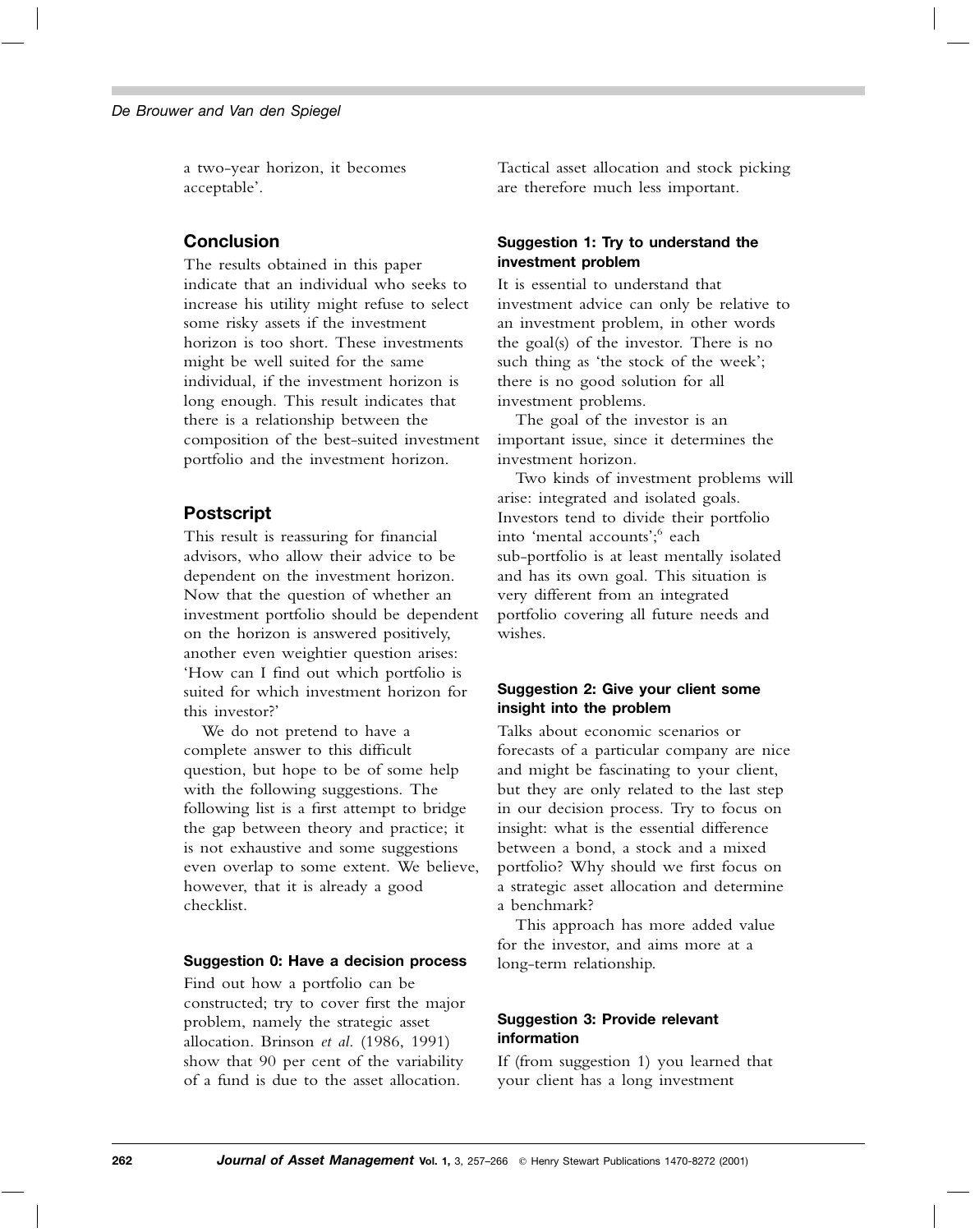

**Figure 4** The probability density function of the price (*p*) of the asset; the initial price is unity on the horizontal axis, the dotted line is 1 year, the solid line 6 years

horizon (eg pension plan savings), it is of limited relevance to show short-term returns or forecasts. Short-term returns can have some influence on the decisions of the investor; however, the return over his personal horizon is the essential information.

Consider also whether it is important to explain about returns or about the changes in value of the portfolio, as ultimately it is the value of the portfolio that determines the purchasing power. It is a very difficult task, even for specialists, to make an estimation of the cumulative effect of a series of returns. In other words: select the widest 'frame' possible.7

Are historic data relevant to provide information about the future? Historical data are certainly objective information, but be aware of 'Peso effects'. Some fundamental changes or paradigm shifts might occur in the economy.

#### **Suggestion 4: Visualise the impact of a decision and keep it simple**

Decisions about financial investments are of uppermost importance in our life, but few people manage to get a good view of the financial products and investment markets. Describing the alternatives will help, but a visual aid will provide a deeper understanding.

In a recent publication by Benartzi and Thaler (1999), we find a very interesting example of using such visual aids in financial decision making. When long-term returns are shown to a panel (rather than short-term returns), people are more likely to invest more of their retirement savings in stocks. Another finding in the same paper is that higher education minimises the selection of irrational combinations. Among other possible explanations, we feel that the understanding of the problem influences the result. Higher education (MBA in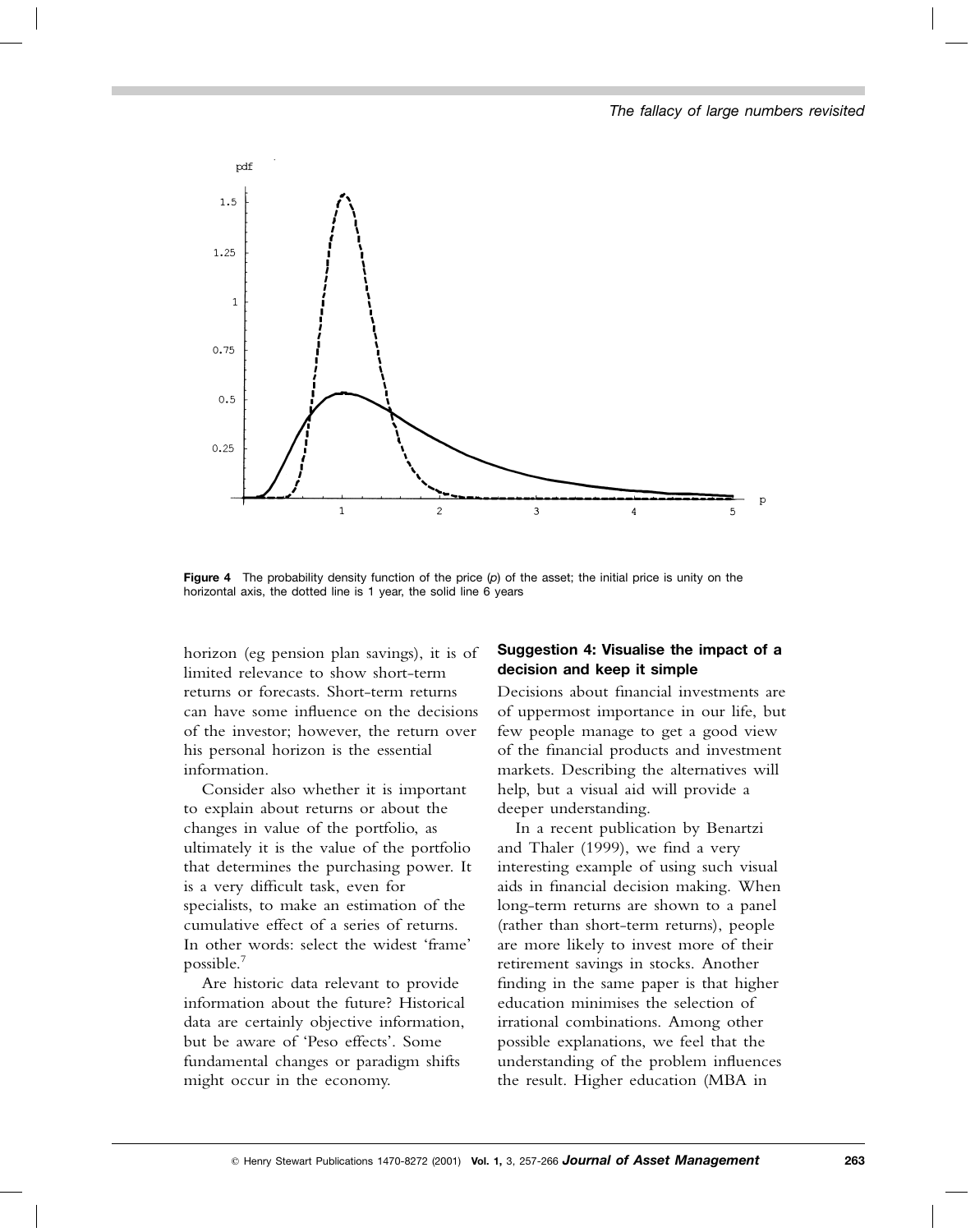

**Figure 5** The cumulative distribution function of the price (*p*) of the asset; the initial price is unity; the dotted line is 1 year, the solid line 6 years



Figure 6 A plot of the evolution of 10 per cent (solid line) and 90 per cent (dotted line) quantiles, now you find on the horizontal axis the time (*T*) and on the vertical axis the value of the asset (*p*)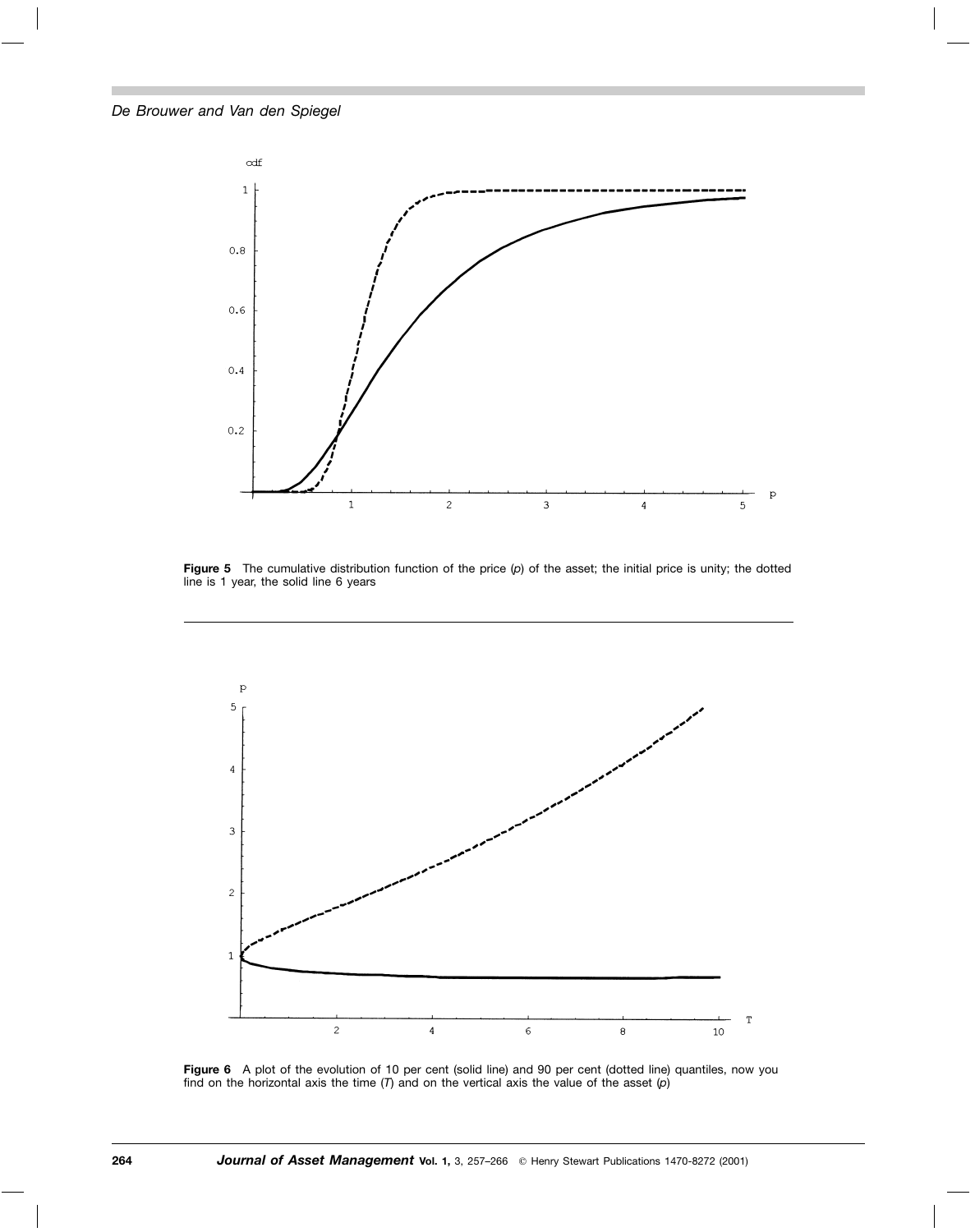their study) guarantees some exposure to statistics that will help to understand the relation between one bet and repeated bets (or the relations between sequences of returns and purchasing power).

Human beings tend to use narrow frames when making decisions; therefore, the financial advisor should try to use the widest frame possible. Wealth is a wider frame than return, but it is as difficult to find a way to visualise it as it is for 'return'.

We leave it to the reader to consider Figures 4–6 carefully, comparing their information content and degree of complexity. (Think also about suggestion 3.) These graphs might as well be constructed from the histogram of historical observations.

#### **Suggestion 5: Avoid presentation bias**

Selecting financial investments seems to rely on some fundamental heuristics, deeply rooted in our genes. The 1/*n* rule is such a secure refuge.

Again we refer to the work of Benartzi and Thaler (1998). They study the relation between the proportion allocated to equities (versus bonds) and the nature and number of the funds that are presented in pension schemes. Employees of companies that are in all aspects similar allocate different parts of their portfolios to equities. If the scheme presents *k* equity funds and *l* bond funds, the portion allocated to equities tends to  $k/(k+1)$ , no matter what the value of *k* or *l* is!

This shocking result shows that when the employee has to pick funds (the 'USA system') it is actually the employer who determines the asset allocation on average, only by selecting the funds in the scheme. An alternative is to allow the individual to choose between different portfolios (different compositions) on the basis of historical

returns (as used in Chile). However, it might be that lots of people will just pick the centre portfolio.

Financial investors bear an important responsibility no matter what techniques are used!

#### **Notes**

- 1 Like Tversky and Bar-Hillel (1983), we refer to Samuelson's colleague as 'SC'.
- 2 We follow the terminology introduced by Mas-Collel *et al*. (1995). We do so since we consider it very important to understand the difference between the utility in function of a given level of wealth, and the utility of a lottery or investment, where the final result on the wealth is yet unknown. The Bernoulli (*B*) utility function describes the utility when the outcome of the investment is known, and the von Neumann–Morgenstern (v.N–M) utility is the expected utility of the previous (thus the utility on which we base our decisions). If the axioms of von Neumann and Morgenstern hold, then we have:

$$
U_{v.N-M}(f_X) = \int_{-\infty}^{+\infty} U_B(x) f_X(x) \mathrm{d}x
$$

where *f* is the probability density function related to the investment or lottery being considered, whose return is the stochastic variable *X*.

3 The utility function of Kahneman and Tversky has a strict positive second derivative for losses and a negative one for gains; in other words, the investor is risk-averse when gains are involved and riskseeking when losses are involved. Here, we use a simpler utility function, since we are just constructing an example. More complex utility functions that are in agreement with this theory can be constructed, for example,

$$
U_B(W) = \begin{cases} q \log(W_0 + 1 - W) + U_0 & \text{if } W < W_0 \\ \log(W + 1 - W_0) + U_0 & \text{if } W \ge W_0 \end{cases}
$$

For this particular form and parameters  $q$  and  $W_0$ equal to those defined above, one will notice that one or two games is not acceptable, but from three games on the expected utility is above the utility of no game.

- 4 In the context of the Saint Petersburg paradox, it is important to understand that for every non-bounded utility function, one can construct a game that leads to infinite expected utility, but for which no human is willing to pay infinity. Menger (1934) first mentioned this theorem.
- 5 This and all further graphs are based on a Gaussian distribution with a mean return of 8 per cent annually and a volatility of 25 per cent.
- 6 This is a very common situation for practitioners, but it only recently attracted some academic interest. This phenomenon is described in the 'behavioural